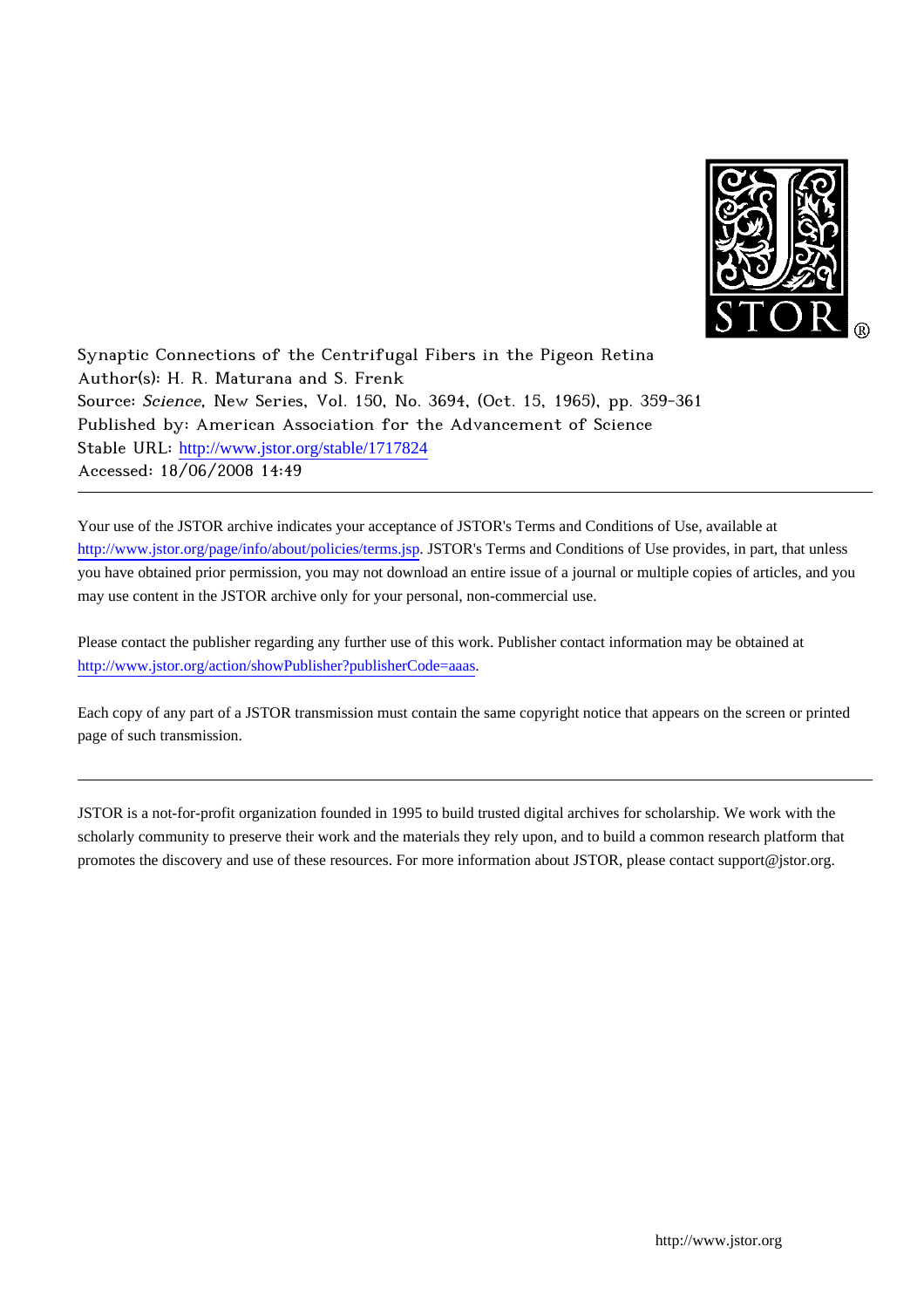## **References and Notes**

- 
- 
- 1. S. Keresztes-Nagy and I. M. Klotz, Biochemistry 4, 919 (1965).<br>
2. chemistry 4, 919 (1965).<br>
2. ibid. 2, 923 (1963).<br>
3. I. M. Klotz, T. A. Klotz, H. A. Fiess, Arch.<br>
Biochem. Biophys. 68, 284 (1957).<br>
4. There is an i
- 
- 
- **8. 0. Smithies, Biochem. J. 61, 629 (1955).**
- **9. This investigation was assisted in part by NIH grant HE-08299. M.H.K. is a post-doctoral fellow, National Heart Institute.**

**29 June 1965** 

## **Synaptic Connections of the Centrifugal Fibers in the Pigeon Retina**

**Abstract. The centrifugal fibers in the pigeon retina end in the inner nuclear layer and form two kinds of terminals, convergent and divergent. In the inner nuclear layer the fibers synapse with amacrine and displaced ganglion cells. Because of their great number and their even distribution these fibers appear to constitute a system for the localized centrifugal control of the retinal functions.** 

**There is abundant and conclusive anatomic evidence demonstrating the existence in vertebrates of centrifugal fibers which come from the brain to end in the retina (1, 2, 3, 4). However, their mode of connection and their functional role are not as yet well known. According to Cajal (1) and Dogiel (2), who first studied them, the centrifugal fibers end in the retina in the inner aspect of the layer of bipolar cells (sublayer of the amacrine cells, according to Cajal), forming synapses only with the association amacrines and ordinary amacrines. Physiological studies (5) in various vertebrates confirm the existence of centrifugal fibers.** 

**We have made a careful examination of pigeon retinas vitally stained**  with methylene blue (3). Our obser**vations indicate that the centrifugal fibers enter the retina at the optic papilla, follow a path amidst the optic axons, then cross obliquely the inner plexiform layer, and bend a few microns before reaching the inner nuclear layer, where they follow, parallel to it, a course of variable length and direction, and end in its innermost aspect. Although the course of each centrifugal fiber seems erratic, the fiber endings are evenly distributed over the** 

**entire expanse of the retina; the centrifugal fiber which enters a particular retinal segment ends in it. This relation is in agreement with the findings of McGill (6) with respect to the projection on the retina of the nuclei from which the centrifugal fibers originated.** 

**Centrifugal fibers can be divided into two types according to their mode of terminal branching.** 

**1) In the convergent type, the centrifugal fiber ends in several branches of different lengths and thicknesses. These, after following separate paths that make loops sometimes hundreds of microns wide, converge to form a synaptic nest on a single cell body (Figs. 1 and 2). The synaptic nests may give off small branches which make additional loops that end either on the same nest or on some neighboring cell. Sometimes these collateral loops, or others given off earlier, contribute to synaptic nests formed by other converging terminals. Convergent fibers make synapses with very few cells, usually not more than three or four, and frequently with only one. They penetrate the inner nuclear layer and form synaptic nests as deep as the second or third cell row, but some of their slender branches may penetrate deeper. However, most of their syn-**



**Fig. 1. Camera lucida drawings of retinas mounted flat, vitreal side uppermost. Oil immersion objective of the microscope was used. (A) Divergent terminal; (B)**  convergent terminal; the dotted circle rep-<br>resents the outline of a cell body. 7  $\mu$  in **resents the outline of a cell body,**  $7 \mu$  **in**  $\mu$  is  $\mu$  in  $\mu$ **diameter, on which the terminal impinges. Scale**, 20 *μ*.



Fig. 2. Centrifugal terminals in a retina **stained with methylene blue as seen from the vitreal side: Arrows: (A) convergent terminal, (B) divergent terminal. Scale, 40 u.** 

**apses are confined to the innermost quarter or fifth of this layer, where the amacrines lie.** 

**2) In the divergent type, the centrifugal fiber ends in several fanlike branches which make successive synapses with different cells and sometimes at several separate places on the same cell (Figs. 1 and 2). In general, they penetrate less deeply into the inner nuclear layer than the convergent type does, and usually they are confined to the boundary area between this layer and the inner plexiform layer.** 

**Centrifugal fibers synapse on at least three types of cells. Of these, (i) displaced ganglion cells have their perikaryon** (9 to 15  $\mu$  in diameter) **amidst the amacrines of the inner nuclear layer at the boundary with the inner plexiform layer. A single expansion which enters the inner plexiform layer, where it divides into several thick dendrites, sprouts from the cell body. The dendrites give off many secondary and tertiary branches which form a single dendritic stratum 300 to**  600  $\mu$  wide and 8 to 10  $\mu$  below the **inner nuclear layer. The axon issues from one of the main dendrites, crosses the internal plexiform layer, and enters the layer of optic fibers, leaving the retina with these fibers. At the origin of their main dendrites the displaced ganglion cells receive at least one synaptic bouton from one centrif-**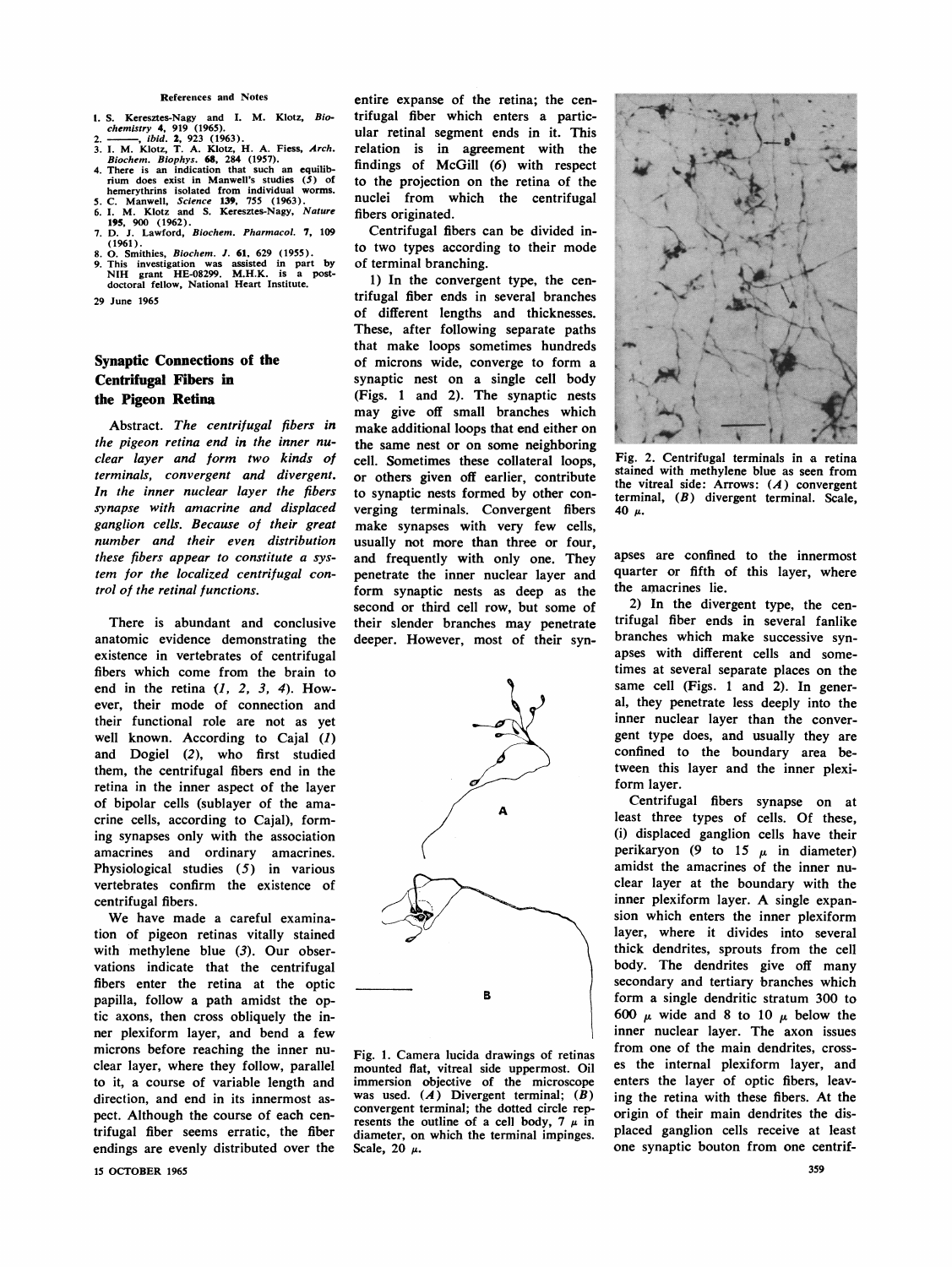

**Fig. 3. Camera lucida drawing of displaced ganglion cell and convergent terminal, from the vitreal side. The relative position of the cell and the terminal in the retina are shown in (C); (G) ganglion cell layer; (I) inner nuclear layer. Unmarked arrow, synapse of the convergent terminal on the displaced ganglion cell near the axon hillock.**  Arrows: (A); centrifugal fiber; (B) axon from displaced ganglion cell. Scale, 20  $\mu$ .

**ugal terminal (which can be of either type), but no synaptic nest is formed on them (Fig. 3). (ii) Flat amacrine cells lie at the boundary between the inner plexiform and the inner nuclear layer. From their flat bodies issue four or five dendrites that subdivide frequently, forming a single stratum which also lies at this boundary (Fig. 4). Of the two kinds of** 

**centrifugal fibers, only the diverging type synapses with these amacrines, reaching them from the inner plexiform side to form boutons at the base of the dendrites, and possibly also along them. (iii) Small amacrine cells of the parasol type lie slightly deeper in the inner nuclear layer. A single expansion arises from the peri**karyon (6 to 7  $\mu$  in diameter) and



**Fig. 4. Drawing of cells and terminals as seen in a transverse section of the retina at the inner plexiform layer. (IC) Inner nuclear layer; (IP) inner plexiform layer; (G) ganglion cell layer; (DG) displaced ganglion cell; (F) flat amacrine; (S) small parasol amacrine. Arrow (A) axon from the displaced ganglion cell; other arrows, centrifugal fibers.** 

**ends in the inner plexiform layer in numerous branches which spread in a**  single stratum 100 to 200  $\mu$  wide. **The converging type of centrifugal fibers form, on the cell body, a little synaptic nest which surrounds the origin of the expansion (Fig. 4).** 

**Methylene blue cannot be used for quantitative studies because it does not stain every element. However, an assessment of a lower limit for the number of centrifugal fibers can be made by counting the terminals in a unit area of a well-stained preparation, if one assumes, as is apparently the case, that they are uniformly distributed over the retina. These calculations give a density no lower than 1 terminal per each 1500**  $\mu^2$  and a total number **of no less than 1,05 terminals.** 

**It is thus apparent that the brain should be able to exert some control over the visual information received**  from the eye-directly by means of **the centrifugal fibers which synapse with the displaced ganglion cells, and indirectly through the centrifugal fibers which synapse with the amacrines. In this regard several considerations are pertinent.** 

**The synapses of the centrifugal fibers on the displaced ganglion cells are close to the axon hillock, and, because of this closeness, the centrifugal fibers could be expected to control the overall output of these cells through either facilitation or inhibition, and thus enhance or diminish their output. As the displaced ganglion cells seem to belong to only one morphological type, only one kind of visual function should be expected to be directly affected in this manner.** 

**The association amacrines have long axons and therefore can be expected to conduct propagated spikes. The ordinary amacrines lack a standard axon, and it is not at present possible to say how they transmit information. That they do so, however, is apparent because they receive direct synapses from the centrifugal fibers.** 

**The output of the association amacrines, which receive nest synapses from the centrifugal fibers (1), should also be expected to be under strong centrifugal influence, or perhaps even complete control, if there is no other input.** 

**We have not yet identified all the types of amacrines with which the centrifugal fibers synapse. However, given the great number of centrifugal**